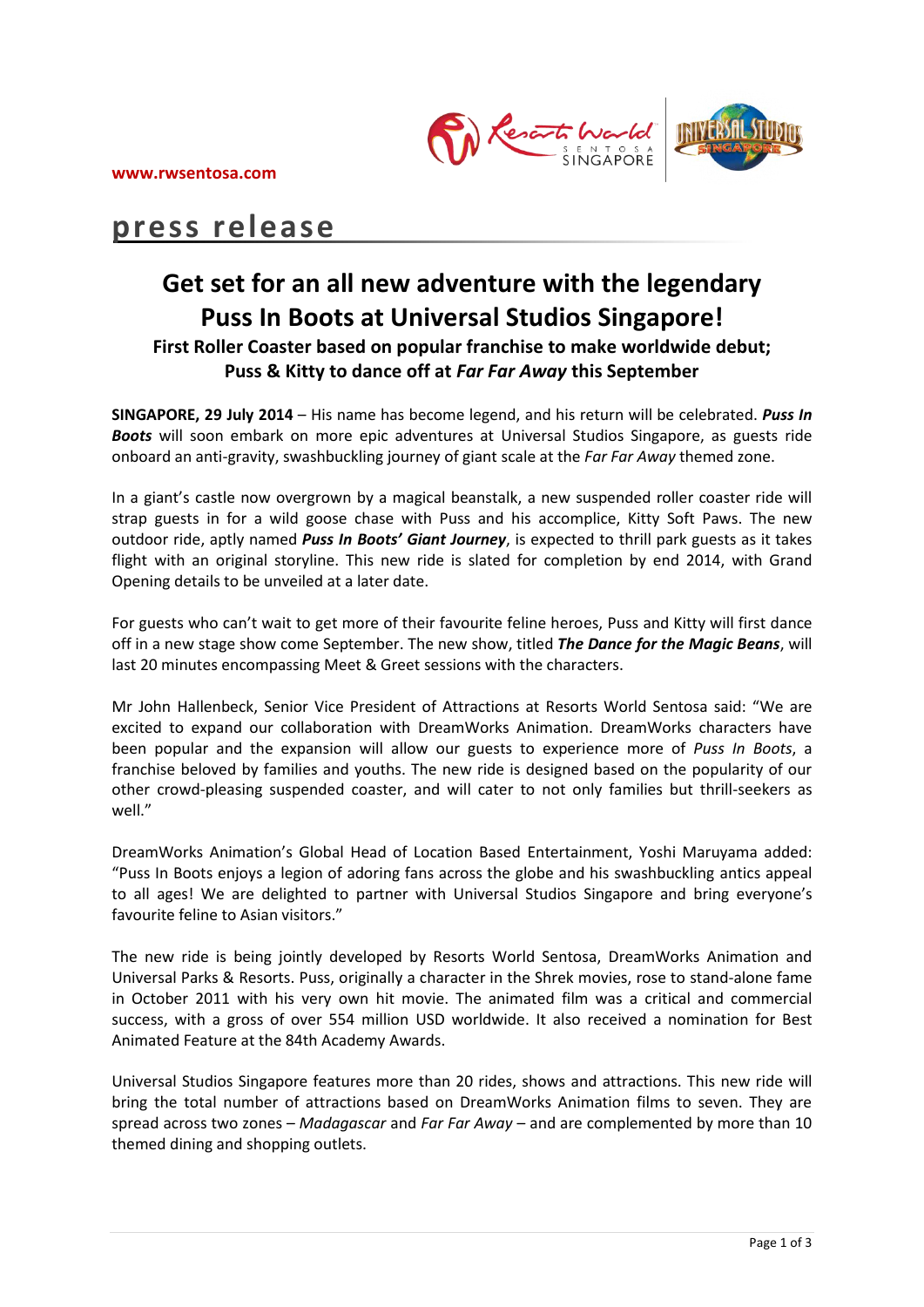Before the new ride opens, the theme park will continue to update its offerings with events throughout the year to bolster the experience for its visitors. Coming up next, its signature Halloween Horror Nights will return with more scares and at the end of the year, Christmas and New Year celebrations are set to ring in the fifth year of operation with a big bang.

For updates on the *Puss In Boots' Giant Journey* ride and *The Dance for the Magic Beans* stage show, guests can stay tuned to RWScoop at [www.rwsentosablog.com](http://www.rwsentosablog.com/) for more updates, or follow RWS on our social media platforms.

 $-$  End  $-$ 

## **ABOUT RESORTS WORLD SENTOSA**

Resorts World Sentosa (RWS), Asia's ultimate destination resort, is located on Singapore's resort island of Sentosa. Spanning 49 hectares, the resort opened in January 2010 and welcomed over 45 million visitors in its first three years of opening. RWS is home to two mega attractions - the region's first-and-only Universal Studios theme park and the Marine Life Park, which comprises the S.E.A. Aquarium (one of the world's largest aquariums) and Adventure Cove Waterpark. Other attractions include a Maritime Experiential Museum, an award-winning destination spa, a casino, six unique hotels, the Resorts World Convention Centre, celebrity chef restaurants, and specialty retail outlets. The resort also offers world-class entertainment, from original resident productions to concerts and public shows such as the Crane Dance and the Lake of Dreams. RWS was named "Best Integrated Resort" in 2011, 2012 and 2013 at the TTG Travel Awards which recognises the best of Asia-Pacific's travel industry. RWS is wholly owned by Genting Singapore, a company of the Genting Group. For more information, please visit [www.rwsentosa.com.](http://www.rwsentosa.com/)

**1** ResortsWorldatSentosa B **@** wsentosa Www.rwsentosblog.com

## **ABOUT UNIVERSAL PARKS & RESORTS**

Universal Parks & Resorts (UPR), a unit of Comcast Corporation's NBCUniversal, offers guests around the globe today's most relevant and popular entertainment experiences. With three-time Academy Award winner Steven Spielberg as creative consultant, its theme parks are known for creating emotional connections with guests through some of the world's most thrilling and technologically advanced film- and television-based attractions. NBCUniversal owns and operates a valuable portfolio of news, sports and entertainment networks; Universal Studios, a premier motion picture company; significant television production operations; a leading television stations group; and world-renowned theme parks. NBCUniversal is wholly owned by Comcast, a global media and technology company.

#### **ABOUT DREAMWORKS ANIMATION**

DreamWorks Animation creates high-quality entertainment, including CG animated feature films, television specials and series and live entertainment properties, meant for audiences around the world. The Company has world-class creative talent, a strong and experienced management team and advanced filmmaking technology and techniques. DreamWorks Animation has been named one of the "100 Best Companies to Work For" by FORTUNE® Magazine for five consecutive years. In 2013, DreamWorks Animation ranks #12 on the list. All of DreamWorks Animation's feature films are produced in 3D. The Company has theatrically released a total of 29animated feature films, including the franchise properties of *Shrek*, *Madagascar*, *Kung Fu Panda*, *How to Train Your Dragon*, *Puss In Boots*, and *The Croods*.

#### **MEDIA CONTACTS**

# **Resorts World Sentosa** Clement Ng Tel: +65 6577 9761 Cell: +65 9815 4490 [clement.xjng@rwsentosa.com](mailto:clement.xjng@rwsentosa.com)

# **ATE Integrated Communications (for Resorts World Sentosa)**

Debbie Pereira / Aaron Tan Tel: +65 6592 0543 Cell: +65 9880 9848/ +65 9723 3266 [debbie@ate.bz](mailto:debbie@ate.bz) / [aaron@ate.bz](mailto:aaron@ate.bz)